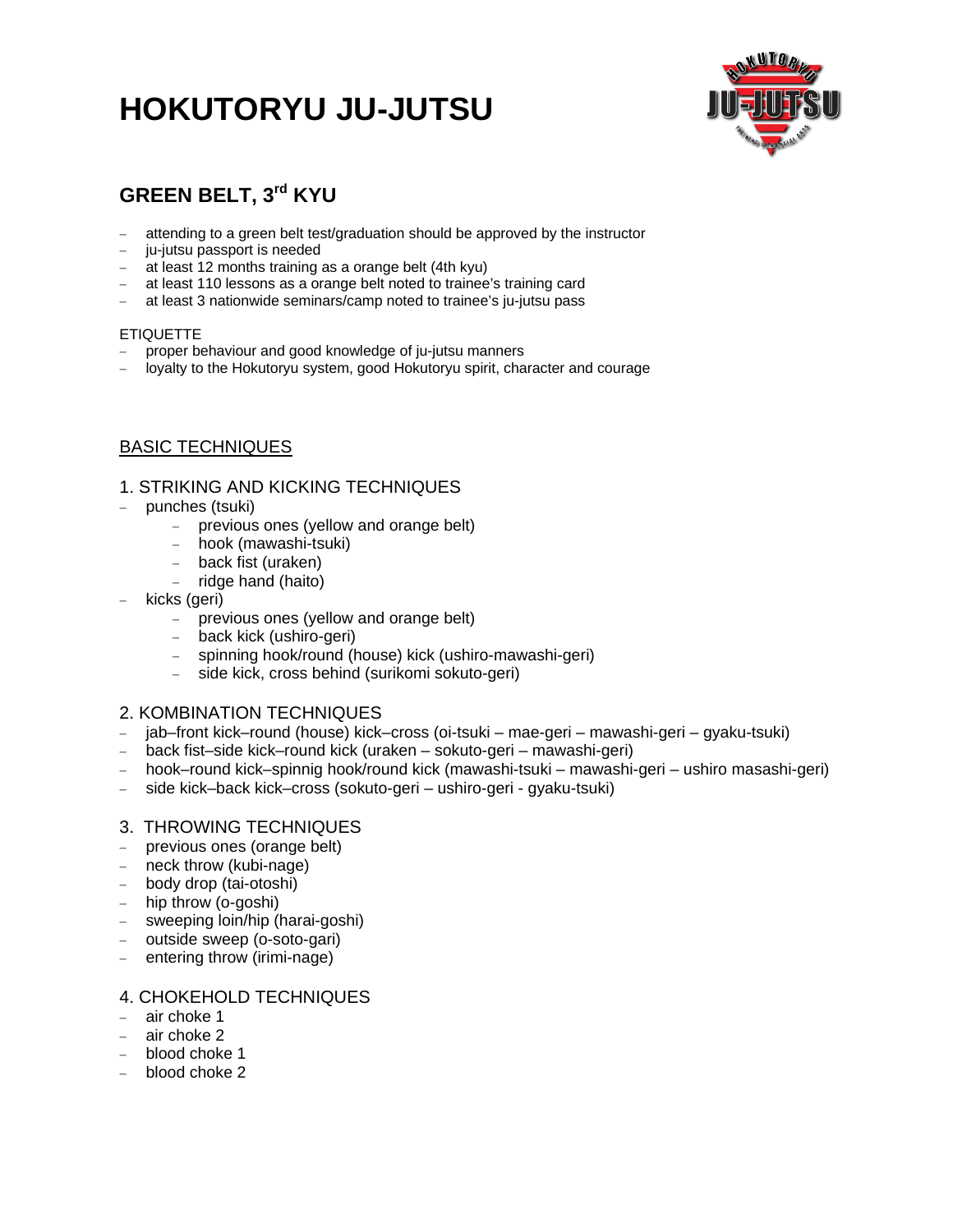# **HOKUTORYU JU-JUTSU**



## $3<sup>rd</sup>$  KYU JU-JUTSU TECHNIQUES

#### 1. ESCAPE FROM A WRIST GRAB/HOLD

- front/facing: front kick (mae-geri), wrist lock (kote-gaeshi) + lock 4
- $-$  from behind: third joint lock (sankyu) + holding/transportation
- two opponents: back kick (ushiro-geri), front kick (mae-geri), hip throw (o-goshi) + lock 1

#### 2. ESCAPE FROM A HAIR GRAB

- front/facing, attack with both hands: blocking the knee, turn + lock 10
- from behind: turn, third joint lock (sankyu), reverse first joint lock (ikkyu) + lock 5

#### 3. ESCAPE FROM A STRANGLE/CHOKE

- front/facing: neck throw (kubi-nage) + lock 6
- from side: cross block (soto-uke), backfist (uraken), body drop (tai-otoshi) + lock 7
- from behind: elbow (empi), hip throw (o-goshi) + lock 2
- $-$  rear naked choke: kneeling sholder throw  $+$  lock  $9$

#### 4. ESCAPE FROM A JACKET GRAB/HOLD

- grab with the right hand, punch with the left hand: outside block (uchi-uke), ridge hand (haito), outside sweep (o-soto-gari) + lock 2
- grab from behind: backfist (uraken), straight elbow lock (ude-gatame) + lock 8

#### 5. ESCAPE FROM A BEAR HUG

- front/facing (on top of the arms): knee kick (hiza-geri), hip throw (o-goshi) + lock 2
- from side: sweeping loin/hip (harai-goshi) + lock 6
- from behind (on top of the arms): hip throw with a step/stamp throw  $+$  a kick

#### 6. DEFENCE ON THE GROUND

- from the top: push to the side, knee kick  $+$  a punch
- from the side: turn to side + knee kick + lock 11

#### 7. DEFENCE AGAINST A STRIKE

- against a cross/hook: outside block, height of head (jodan uchiuke), ridge hand (haito), outside sweep (o-sotogari) + lock 2
- against a cross/hook: inside cross block, height of the head (jodan sotouke), backfist (uraken), body drop (taiotoshi) + lock 7
- against a cross/hook: outside block, height of head (jodan uchiuke) + knife hand (shuto), knee kick (hiza-geri) + sweeping loin/hip (harai-goshi) + lock 6

#### 8. DEFENCE AGAINST A KICK

against a round kick: lower outside block (gedan uchiuke), drop + a punch

#### 9. DEFENCE AGAINST A STICK/BATON

- against a forehand strike with a footstep: two hands block, height of head (morote jodanuke), elbow (empi), body drop (tai-otoshi) + lock 1
- against a backhand strike with a footstep: two hands block, height of head (morote jodanuke), entering throw (irimi-nage) + lock 1
- against a downward strike with a footstep: head/upward rising block (jodanuke), ridge hand (haito), sweeping loin/hip (harai-goshi) + lock 1